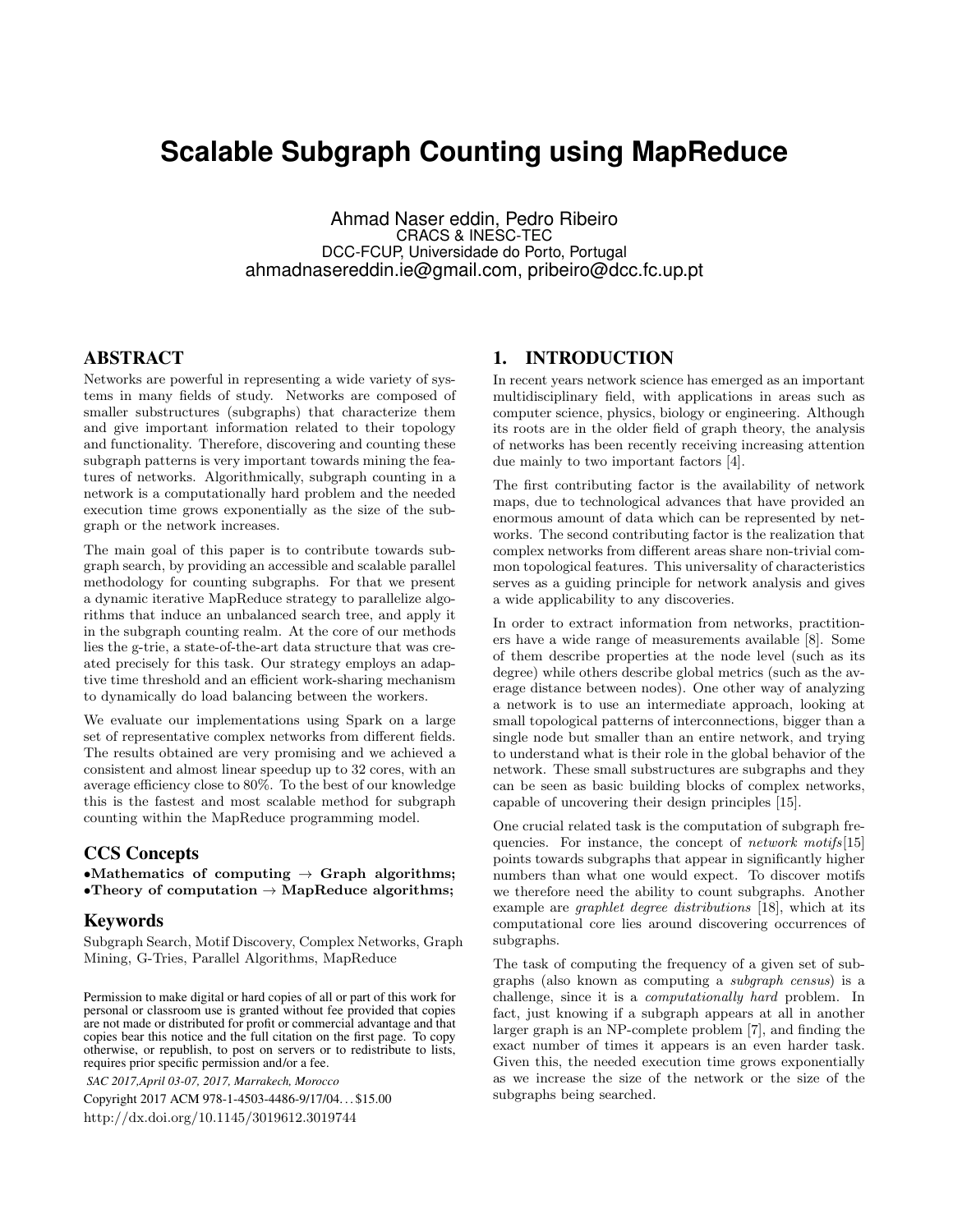One of way of improving the performance of the associated algorithms is to resort to parallelism, which has the capability to really scale up the computation. In this paper we aim precisely towards parallel subgraph search and we use the MapReduce programming model [\[6\]](#page-7-5). An important advantage of MapReduce is its availability on cloud computing websites. For instance the user could rent computation time in a cluster in any cloud computing provider (e.g. amazon web services) and run the algorithm using as many processors as needed. So the user does not need to have his own powerful machines to run large graphs. By providing subgraph counting algorithms in a MapReduce framework we could therefore really make them available to a wider and more general audience of practitioners in different fields.

The main contributions of the work described in this paper can be summarized as follows:

- A general iterative MapReduce parallel strategy for unbalanced "tree-like" computations. It employs a dynamic threshold that changes during the execution and adapts the time between the iterations depending on the actual computation being made. It also redistributes work after each iteration, effectively providing dynamic load balancing.
- A Java implementation for the Spark framework that uses the developed strategy and applies it for subgraph counting using g-tries. It includes a compact representation of the work state, allowing a very efficient work sharing mechanism.
- A thorough experimental analysis of our implementation on a large set of representative complex networks, demonstrating its general applicability and showcasing its scalability.

The rest of the paper is organized as follows. Section [2](#page-1-0) introduces the problem being solved. Section [3](#page-2-0) describes the base sequential algorithm, while Section [4](#page-3-0) details our parallel approach. Section [5](#page-5-0) gives our experimental results and finally Section [6](#page-7-6) concludes the paper.

## <span id="page-1-0"></span>2. SUBGRAPH COUNTING

In this section we introduce a common graph terminology to be used throughout the paper, we formally define the problem we are tackling and we talk about past related work.

#### 2.1 Graph Terminology

A graph  $G$  is composed of a collection of vertices  $V(G)$  and a set of edges  $E(G)$ . The *size* of the graph is the number of vertices it has, and it is written as  $|V(G)|$ . The term k-graph refers to a graph of size  $k$ . Edges are composed of pairs of vertices  $(u, v)$ . The *degree* of a vertex is the number of edges it has. In the case of directed graphs we can distinguish between the indegree (incoming edges) and the outdegree (number of outgoing edges). The neighbourhood of a vertex  $u$  is the set of vertices that share an edge with  $u$ . If the graph has no self-loops or multiple edges connecting the same pair of vertices, then it is considered a simple graph. In this paper we assume that we are only dealing with simple graphs.

Vertices are distinguished by assigning them labels from 0 to  $|V(G)|-1$ , thus the comparison  $u < v$  refers to a comparison between their labels and in this case it means that the vertex u has a lower label than v. These labels are used as part of the g-tries symmetry breaking conditions, which allow the algorithms to only count each subgraph occurrence once.

Some graphs contain other graphs. The contained graph is called a *subgraph*. Formally, a graph  $H$  is a *subgraph* of a graph G if  $V(H) \subset V(G)$  and  $E(H) \subset E(G)$ . This subgraph H is called *induced* if  $\forall u, v \in V(G), (u, v) \in E(H)$  if and only if  $(u, v) \in E(G)$ , and if the graph G has a set of nodes that induce  $H$  then this set is called an *occurrence* or a match. Distinct matches must have at least one different vertex. The number of occurrences of  $H$  in  $G$  is called its *frequency*. Figure [1](#page-1-1) shows an example of a graph  $G$ , a subgraph  $H$  and its four occurrences.

<span id="page-1-1"></span>

**Figure 1:** Induced occurrences of a subgraph  $H$  in a larger graph G.

Two graphs  $G_1$  and  $G_2$  are *isomorphic* ( $G_1 \sim G_2$ ) if there is a one to one mapping between their vertices and there is an edge in  $G_1$  if and only if there is an edge between the corresponding vertices in  $G_2$ . This problem *(isomorphism)* is computationally hard and it is neither known to be solvable in polynomial time nor NP-complete [\[14\]](#page-7-7). Another similar but different problem is subgraph isomorphism, in which given two graphs  $G_1$  and  $G_2$  we need to determine if  $G_1$  contains a subgraph which is isomorphic to  $G_2$ . This problem is known to be NP-complete [\[7\]](#page-7-4).

## 2.2 Subgraph Census Problem

As the last section described, just knowing wether a graph appears as a subgraph of another larger graph is already an NP-complete problem. The main computational problem that we are trying to solve in this paper is an even more general version of this problem, that is, to actually compute the number of occurrences of each subgraph type. Our goal is precisely to improve the efficiency and scalability of algorithms for this task and we now define more formally the problem we are tackling.

DEFINITION 1 (Subgraph Census Problem). Given a graph G and a subgraph of size k, determine the exact frequencies of all induced occurrences of all possible k-subgraph types in G.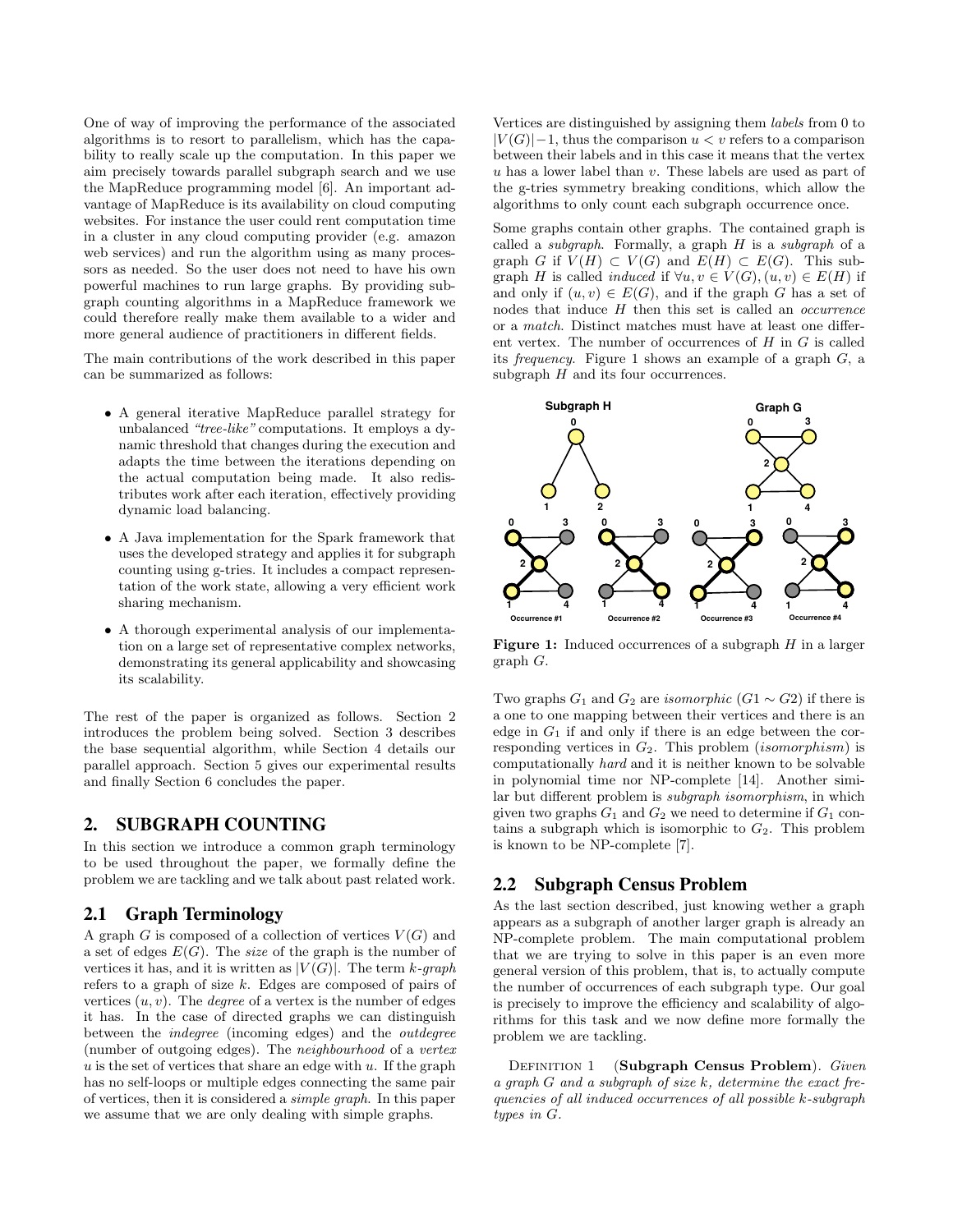In some cases we may instead be interested in a smaller set of subgraphs than the entire set of size  $k$ . Note that the number of different subgraph types grows exponentially as  $k$  grows and that this number is different between the undirected and directed case. Figure [2](#page-2-1) exemplifies this by displaying all possible subgraph types of size 3.

<span id="page-2-1"></span>

Figure 2: All possible directed and undirected 3-subgraphs.

#### <span id="page-2-2"></span>2.3 Related Work

There is a significant amount of past work on sequential subgraph census algorithms, which can be divided into three main conceptual approaches.

Network-centric methods search for all subgraphs of size  $k$ in the target network and then apply isomorphism to determine the type of each subgraph in the occurrences. Example of this class of algorithms are ESU [\[25\]](#page-7-8), Quatexelero [\[11\]](#page-7-9) or FaSE [\[17\]](#page-7-10).

Subgraph-centric methods search only for one individual subgraph type at a time. An example algorithm of this type is Grochow and Kellis [\[10\]](#page-7-11).

Set-centric methods search for a customized set of subgraphs. They are conceptually in the middle between the previous two, because they do not search for only one subgraph at a time, and also not necessarily for all subgraphs of a specific size. This approach was introduced in 2010 with the usage of the g-trie data structure providing an efficient way of representing general sets of subgraphs [\[20\]](#page-7-12).

In this work we opted to use the set-centric approach as the sequential baseline, given its flexibility on what subgraphs should be counted. Furthermore, to the best of our knowledge, g-tries are currently the state-of-the-art in what concerns subgraph counting for a general scenario (no specific subgraph types or sizes) [\[21\]](#page-7-13), providing a fast and powerful methodology for subgraph search, including the possibility of trading accuracy for even more speed by using sampling techniques which lead to approximate results [\[19\]](#page-7-14).

Regarding past parallel approaches, the methods we develop here are different and novel in fundamental ways. In what concerns g-tries, there already exists a distributed memory approach using MPI [\[22\]](#page-7-15) and a shared memory approach for multicores using pthreads [\[2\]](#page-7-16). Both of these approaches rely on a form of work stealing for providing load balancing. By contrast, our work is geared towards a MapReduce programming model, which uses a different underlying abstraction and therefore requires different parallel strategies.

In what concerns MapReduce approaches for subgraph census, there is no previous work on set-centric methodologies. We recently became aware of MRSUB [\[23\]](#page-7-17), which uses a network-centric approach with an edge-based enumeration, but its base sequential algorithm is substantially slower than g-tries. MRSUB also uses a static load balancing scheme and a single MapReduce iteration, while in our case we use a dynamic load balancing scheme that adapts to the computation during execution. Another MapReduce network-centric approach is given in [\[24\]](#page-7-18), in which they use an iterative approach. However, they use as a sequential basis the ESU algorithm (two orders of magnitude slower than g-tries) and with 56 cores their reported speedup was on average smaller than 5x (with the exception of a specific network, where they reported a speedup of 37.81x). Regarding subgraph-centric Map-Reduce approaches, there are options such as [\[12\]](#page-7-19) or [\[1\]](#page-7-20). They differ fundamentally from our work because they are trying to parallelize the enumeration of a single subgraph. This conceptual methodology implies that we need to search for all subgraphs individually when doing a subgraph census, not reusing any kind of computation between enumerations, which makes this approach less desirable when the number of different subgraph types is high.

We should also mention that there are parallel approaches for less general versions of subgraph search when we are only interested in specific types of sugraphs. An examples of this is Sahad [\[26\]](#page-7-21), a subgraph-centric MapReduce approach for tree subgraphs.

# <span id="page-2-0"></span>3. SEQUENTIAL G-TRIES ALGORITHM

In this section we describe our base sequential algorithm, centered around the very efficient g-trie data structure [\[21\]](#page-7-13). Its core advantage lies in the fact that it identifies common substructures between different subgraphs and this is used for searching at the same time for any given set of subgraphs. We will exemplify it with undirected subgraphs, but the ideas are easily extendable to the directed case.

#### 3.1 Structure of a G-Trie

G-tries are similar in spirit to the idea of prefix trees [\[9\]](#page-7-22). However, instead of storing a collection of strings and identifying common prefixes, it stores a collection of subgraphs and identifies common subtopologies. Like the prefix tree, it is a multiway tree, but instead of adding one character in each child node, it adds one vertex and its correspondent connections to ancestor vertices. A path from the root to a leaf defines a subgraph and descendants from any g-trie branch have some commmon subtopology.

Figure [3](#page-3-1) shows an example of a g-trie containing 6 undirected 4-subgraphs. It also illustrates how g-tries are augmented with symmetry breaking conditions that induce a unique order in which vertices can match a subgraph. This plays a big role on g-tries efficiency and makes it possible to count each occurrence only once. For example, subgraph type  $#6$ , a clique of size 4, has the set of conditions  $A < B, B < C, C < D$ . Without these, any permutation of the nodes of an occurrence would also be a match, since this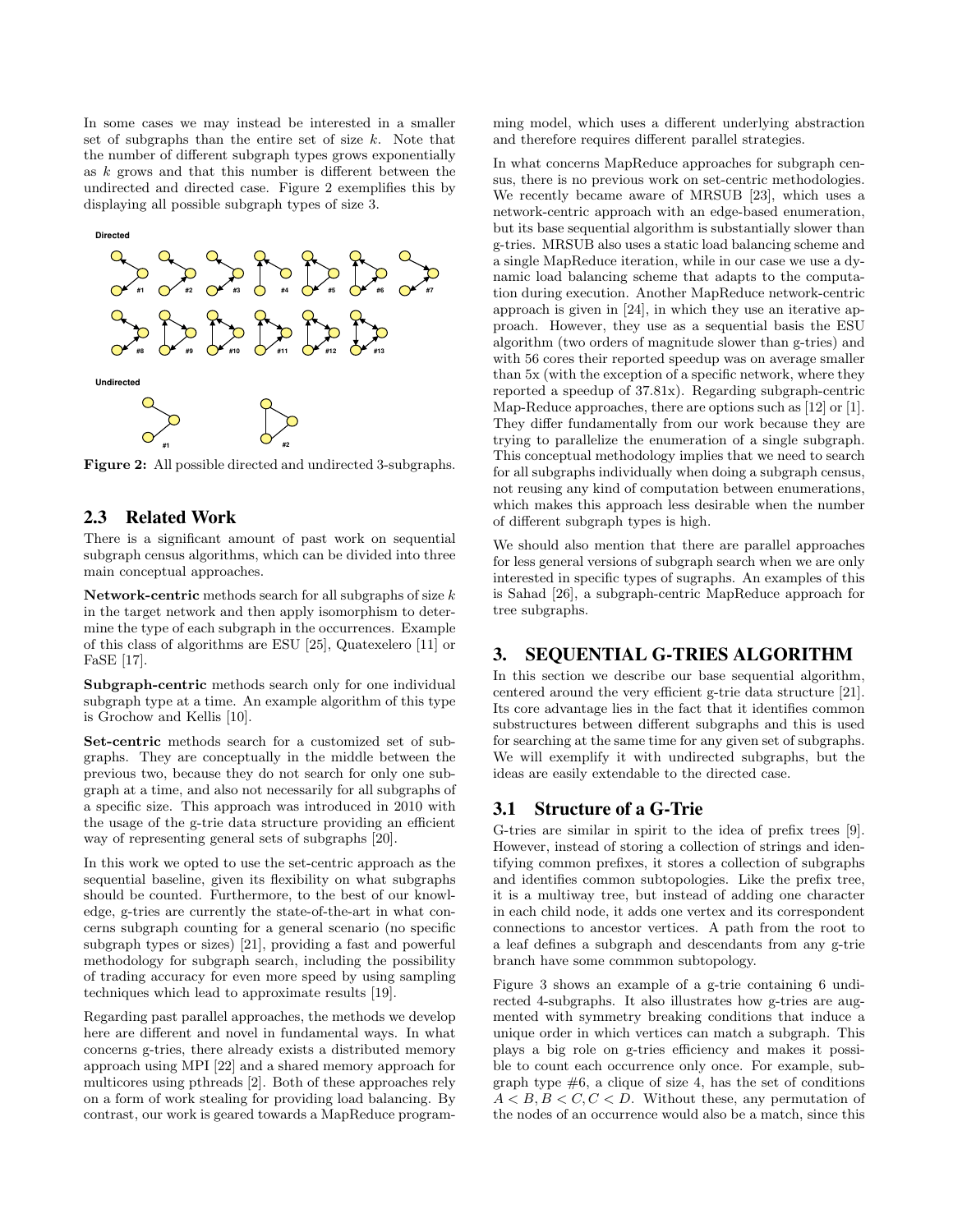subgraph is completely symmetric and all nodes are topologically equivalent.

<span id="page-3-1"></span>

Figure 3: A g-trie representing a set of 6 undirected subgraphs of size 4. Each g-trie node adds a new vertex (in black) to the already existing ones. Clauses of the form  $X \leq Y$  are symmetry breaking conditions. Adapted from  $[2]$ .

#### 3.2 Using G-Tries to Count Subgraphs

Algorithm [1](#page-3-2) details how we can use g-tries to count subgraphs. The core idea is that we will be searching for a set of network nodes  $(V_{used})$  that match to a certain g-trie path  $(T)$ . This search is heavily constrained (see function matchingVertices()) and because internal g-trie nodes have multiple children, we are matching several different subgraphs at the same time and when we reach a leaf we already know the isomorphic class of the occurrence.

The algorithm starts by considering all vertices as possible candidates for the g-trie root node (lines 2-4). For each vertex it calls the recursive census function COUNT with a matched set containing only this vertex (line 4).

The count() function starts by computing a set of suitable candidate vertices that completely match the current g-trie node (line 6). This set is then traversed and recursively expanded through all possible tree paths (lines 7,11-12). If the node is a leaf this means it corresponds to a full subgraph and its frequency is incremented (lines 8-9).

The matchingVertices() function is pivotal in the efficiency of the search and fully utilizes the information stored in the g-trie to really limit and reduce the number of possible candidates. It starts by selecting the lowest degree vertex that must be a neighbor of the vertex being added (lines 14-15). From the neighbors of this vertex we take the ones that respect all connections to the ancestors and that do not break any symmetry breaking conditions (lines 16-18).

Given the space constraints we refer the reader to [\[21\]](#page-7-13) for a more detailed view of this very efficient algorithm. For the purposes of our work, the main aspect to consider is that the bulk of the computation is spent inside the recursive count() function, which generates independent search tree branches that we will exploit resorting to parallelism.

<span id="page-3-2"></span>Algorithm 1 Computing the frequency of subgraphs of a g-trie  $T$  in graph  $G$ . Adapted from [\[21\]](#page-7-13).

|     | $\sim$ 0.10 $\pm$ 111 $\sim$ 100 $\mu$ 0. 11 000 000 11 011 $\mu$ 1. |
|-----|----------------------------------------------------------------------|
|     | 1: procedure COUNTALL $(T, G)$                                       |
| 2:  | for all vertex $v$ of $G$ do                                         |
| 3:  | for all child $c$ of $T$ <i>root</i> do                              |
| 4:  | COUNT $(c, \{v\})$                                                   |
|     | 5: procedure COUNT $(T, V_{used})$                                   |
| 6:  | $V \leftarrow$ MATCHING VERTICES $(T, V_{used})$                     |
| 7:  | for all vertex $v$ of $V$ do                                         |
| 8:  | if T.isLeaf then                                                     |
| 9:  | $T. frequency++$                                                     |
| 10: | else                                                                 |
| 11: | for all child $c$ of $T$ do                                          |
| 12: | COUNT $(c, V_{used} \cup \{v\})$                                     |
|     | 13: function MATCHING VERTICES $(T, V_{used})$                       |
| 14: | $V_{conn} \leftarrow$ vertices connected to the vertex being added   |
| 15: | $\leftarrow$ vertex of $V_{conn}$ with smallest neighborhood<br>m    |
| 16: | $V_{cand} \leftarrow$ neighbors of m that respect both               |
| 17: | connections to ancestors and                                         |
| 18: | symmetry breaking conditions                                         |
| 19: | return $V_{cand}$                                                    |

## <span id="page-3-0"></span>4. PARALLEL G-TRIES ALGORITHM

Each call to the count  $(T, V_{used})$  function is fully defined by its two arguments which indicate the position where we are at the g-trie  $(T)$  and the current set of network vertices that match to that position  $(V_{used})$ . With these two pieces of information, computation can be resumed without needing to know anything from the past. Furthermore, different calls are completely independent from each other. A pair  $(T, \mathcal{L})$  $V_{used}$ ) constitutes therefore our basic working unit.

At the upper level of the computation we have work units that correspond to all vertices being matched to the root node of the g-trie. We experimented with some static load balancing schemes that partition the work only at this level, but this is clearly not sufficient since the computation is highly unbalanced. Given the power law degree distributions of most real world complex networks, a few nodes may be responsible for a very significant percentage of subgraph occurrences, while others may have almost no occurrences at all. Experiments have shown cases where a single node, corresponding to a single work unit, would need more than 20% of the entire computation time, rendering any static division unfeasible for a scalable computation.

We needed a dynamic load balancing scheme, and our solution was to use an iterative MapReduce algorithm. During computation, a time threshold is used to force all the workers to stop and the remaining work is redistributed among all available computational resources for another iteration. For this methodology to work properly and in a scalable way we need several key ingredients: a good initial partition (that kickstarts the computation); a correct time granularity (stop too often and we will spend more time synchronizing and communicating than actually doing the subgraph counting; stop too late, and we will end up having idle workers that finished all their assigned work); a compact representation of unfinished computation (we need to actually communicate this to give computation to other workers); an efficient load redistribution mechanism (that allows work to be divided among workers for the next iteration). In the next sections we will detail how we approached these challenges.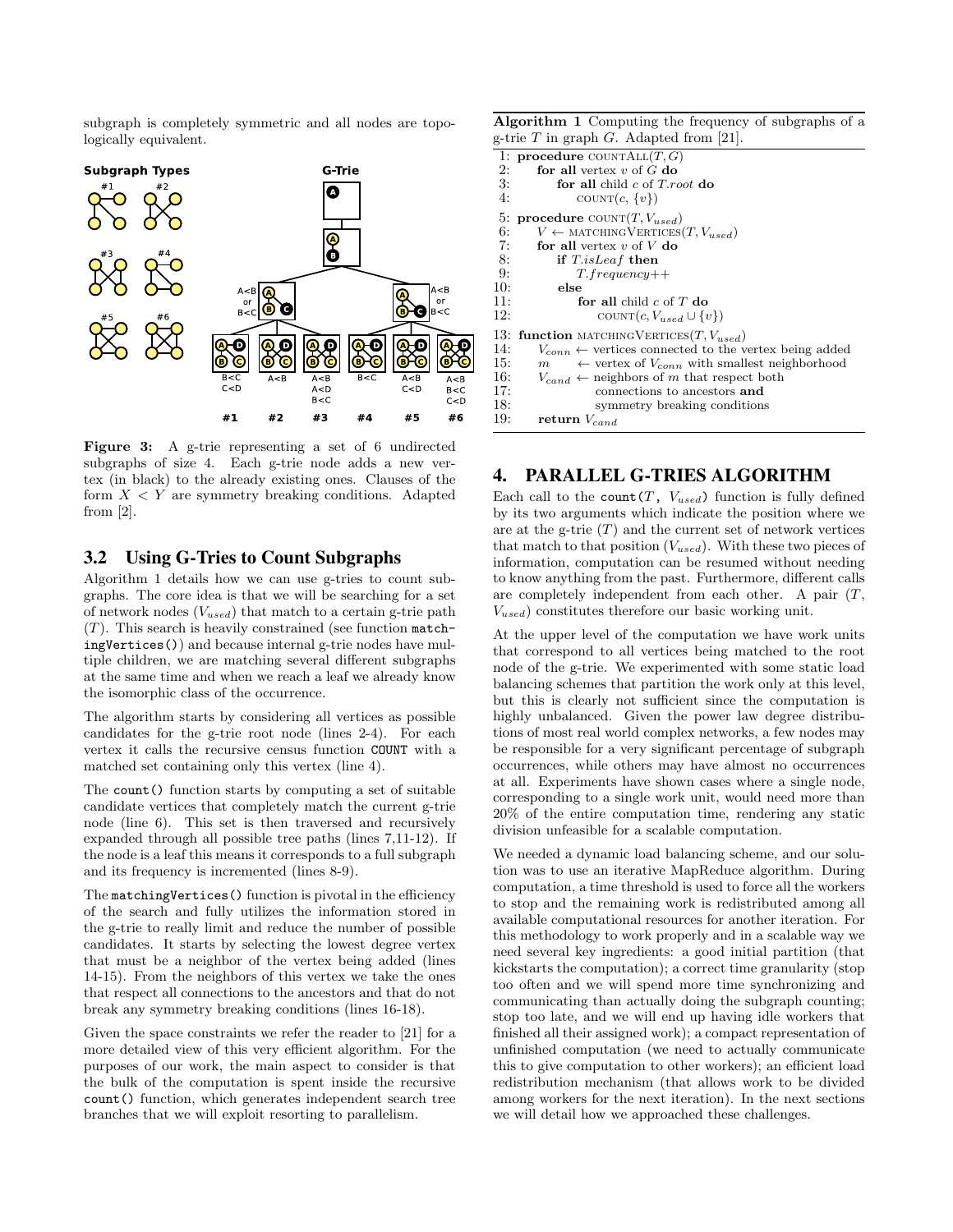# 4.1 Overview of our Parallel Algorithm

Initially, we divide the vertices in a round robin way, giving each worker an approximately equal number of nodes to process. After a fixed amount of time all the workers stop calculating, save and return their current state to the reducer, which collects these states and decides if the computation is finished. If not, the remaining work is divided between workers and a new MapReduce iteration is initiated.

As explained before, the value of the time threshold used for stopping highly affects the speedup. In order to maximize the parallel efficiency, we decided to use an adaptive threshold that dynamically changes during the execution according to what happened in the previous iteration.

We should also mention that we define two keywords regarding the work assigned to each worker. A work unit is a single state in the search tree from where the worker could start computing (as explained before), while a work set is a set of work units that is assigned to a worker.

Algorithm [2](#page-4-0) details how we apply our strategy with g-tries. The controller (master/driver worker) starts by setting the initial time limit (line 5) and initial work sets (lines 6-7). Then, it launches the workers (lines 8-11). If the time limit is exceeded before the worker finishes its work, it saves its location and returns its current state which is a partial result (lines 26-29). Each state has two components, the found occurrences (resArr) and the remaining work in the corresponding work set. The Reducer collects those partial results, separates the two components, adds the occurrences to the final result and constructs the total remaining work. If we still have work left to do, the driver distributes this work (line 12), adjusts the threshold (line 13) and launches the workers with the new work sets (lines 8-11).

#### 4.2 Saving the State

When the time threshold is reached, every mapper that has not finished processing stops computing and saves its search state. The goal is to save the state of the recursive work by capturing the stack contents in an efficient way. Furthermore, before returning its state, each worker divides its own remaining work in a number of work sets equal to the amount of mappers. By doing this, we make sure that even if all workers have finished their work except one, all of them will still have work to do in the next iteration.

The function count() of Algorithm [2](#page-4-0) contains two cycles: one loops over all possible vertex candidates and the other loops over all children of the corresponding g-trie node. In order to save the state in each depth we need to store the position in both cycles, and we do so by using simple integer labels. Each vertex in the graph already has a label to define it. We also assign an id to each g-trie node before we start the computation, and since the g-trie does not change during computation, we can use it as a label. Inside each recursive level, we attribute unexplored vertices to the several work sets in a round-robin fashion.

#### 4.3 Resuming the Work

As we said before, each saved working unit has enough information to continue its work independently. However, we <span id="page-4-0"></span>Algorithm  $2$  Computing the frequency of  $k$ -subgraphs of a g-trie  $T$  in graph  $G$  using  $w$  workers using MapReduce

```
1: procedure MAIN(T, G, w)<br>2: result \leftarrow A g-trie tha
 2: result ←− A g-trie that will contain the total result.
 3: verticesSets ← The list of work-sets for workers, [w].<br>4: partialResult ← The result of each worker.
 4: partialResult ← The result of each worker.<br>5. timeLimit = k^3 * (GnumVertices)^2 ctr =5: timeLimit = k^3 * (G.numVertices)^2; ctr = 06: while ctr < G.numVertices do 7: vertices Sets [ctr mod w].ada
              verticesSets[ctr mod w].add(ctr); ctr + +
 8: while vertices Sets \neq \emptyset do
9: partialResult = VERTICESSETS.MAP(vSet) \{ 10: COUNTALLMAPPER(T, vSet, timeLimit) \}\text{COUNTALLMAPPER}(T, vSet, timeLimit)11: result = partialResult.RESult.REDuce(partRes1, partRes2)<br>12: verticesSets = redistribute(remainingWork)12: verticesSets = redistribute(remainingWork)<br>13: timeLimit = adjustThreshold(nIMappers, av
               timeLimit = adjustThreshold(nIMappers, avgIdleTime)14: Print result
15: procedure COUNTALLMAPPER(T, G)<br>16: currentState = null
          currentState = null17: for all vertex v of G do
18: for all child c of T.root do<br>19: currentState = COUNT(19: currentState = COUNT(c, \{v\}, currentState)<br>20: if Time Limit exceeded then
20: if Time Limit exceeded then<br>21: if the interval term currentState
21: return currentState<br>22: return currentStatereturn \ currentState23: procedure \text{COUNT}(gN, V_{used}, currentState, resArr)<br>24: V \leftarrow \text{MACHINGVERTCES}(gN, V_{used})24: V \leftarrow \text{MATCHING}\check{V}ERTICES(gN, V_{used})<br>25: for all vertex v of V do
25: for all vertex v of V do 26: if Time Limit exceed
26: if Time Limit exceeded then<br>27: remaininaV = the unexpl
                   remainingV = the unexplored vertices in V
28: currentState = SAVESTATE(remainingV, hLable,
     currentMatch,trieID, currentState)
29: return current State<br>30: if qN.isLeaf then
30: if gN.isLeaf then<br>31: resArr[aN.id] +resArr [gN.id] ++\begin{array}{ccc} 32: & \text{else} \\ 33: & \text{f} \end{array}for all child c of qN do
34: \text{COUNT}(c, V_{used} \cup \{v\}, currentState, resArr)35: procedure saveState(remainingV, hLable, currentMatch,
     trieID, currentState)
36: state = trieID + hLabelte + currentMatch + remainingV<br>37: currentState += statecurrentState += state
```
38: return currentState

need a procedure to do the bridge between the saved working unit and the recursive counting function (count). This procedure is shown in Algorithm [3.](#page-5-1) It iterates through the remaining vertices stored in the saved work unit and continues counting the occurrences by calling the original census function (lines 10-11).

#### 4.4 Adaptive Threshold Mechanism

Initially, we set the threshold value to  $GnumVertices^2 \times$  $motifSize<sup>3</sup>$  nanoseconds (line 5). The intuition is that larger network and motif sizes induce more subgraph occurrences. Hence, this will result in larger computation times and therefore the granularity should be bigger.

After every iteration the threshold is re-adjusted according to the number of workers who waited without work in the previous iteration and how much time they were idle.

In the case where no workers went idle in the previous iteration we increase the threshold by 20%.

In the other case, when some worker were idle during the previous iteration, we decrease the threshold: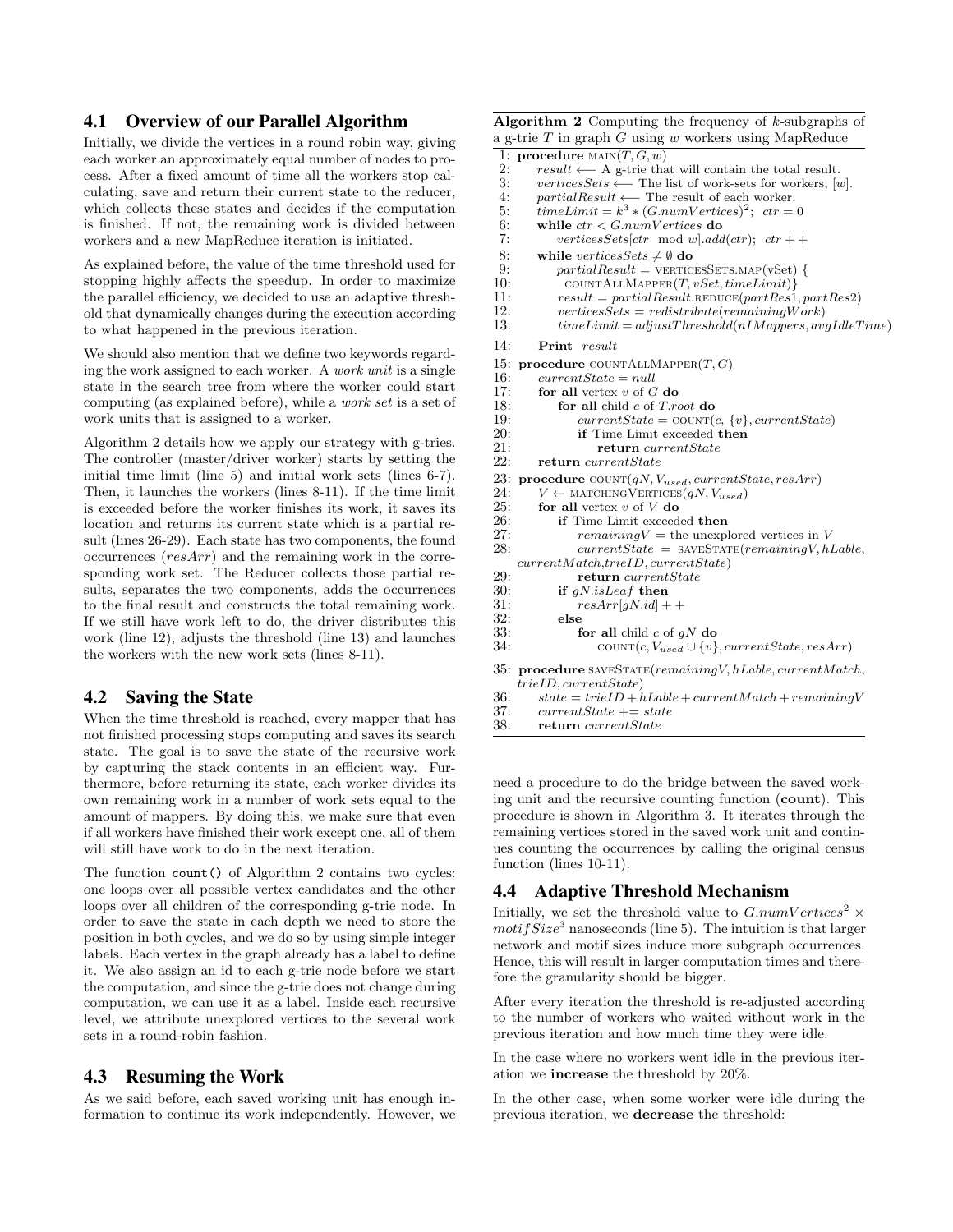<span id="page-5-1"></span>

| Algorithm 3 G-Tries: resuming the work from a saved |  |  |  |  |
|-----------------------------------------------------|--|--|--|--|
| state.                                              |  |  |  |  |

|     | 1: procedure RESUMEWORK $(T, V_{used}, remainingVertices)$ |
|-----|------------------------------------------------------------|
|     | currentState)                                              |
| 2:  | for all vertex $v$ of remaining Vertices do                |
| 3:  | <b>if</b> Time Limit exceeded <b>then</b>                  |
| 4:  | $remainingV =$ the unexplored vertices.                    |
| 5:  | $currentState =$ SAVESTATE(remainingV, hLable,             |
|     | currentMatch, trialD, currentState)                        |
| 6:  | return <i>currentState</i>                                 |
| 7:  | if T.isLeaf then                                           |
| 8:  | $T. frequency++$                                           |
| 9:  | else                                                       |
| 10: | for all child $c$ of T do                                  |
| 11: | COUNT $(c, V_{used} \cup \{v\}, currentState)$             |

<span id="page-5-2"></span>

| <b>Network</b><br>$_{\rm Src}$ |                              | Type          | V(G)   | E(G)    | Avg.<br>$\bf Degree$ |
|--------------------------------|------------------------------|---------------|--------|---------|----------------------|
| polblogs                       | $\left[16\right]$            | communic.     | 1,491  | 19,022  | 12.8                 |
| foldoc                         | 51                           | semantic      | 13,356 | 120,238 | 9.0                  |
| september11                    | 51                           | semantic      | 13,314 | 243,447 | 18.3                 |
| gnutella                       | $\left\lceil 13\right\rceil$ | internet      | 8.717  | 31,525  | 3.6                  |
| company                        | 51                           | communic.     | 8,497  | 6,724   | 0.8                  |
| facebook                       | $\left\lceil 13\right\rceil$ | social        | 4,039  | 88,234  | 21.9                 |
| wikivote                       | 13                           | wikipedia     | 7,115  | 103,689 | 14.6                 |
| neural                         | 16                           | biological    | 297    | 2,345   | 7.9                  |
| metabolic                      | [3]                          | biological    | 453    | 2,025   | 4.7                  |
| netscience                     | $\left[16\right]$            | collaboration | 1,589  | 2,742   | 1.7                  |

Table 1: The set of representative real networks used for experimental evaluation.

Since the original implementation of g-tries is written in  $C++$  and we rewrote the algorithms in Java (so as to use them within Spark) our first task was to compare our sequential port with the original algorithm and we found out that our implementation was on average twice as slow. Furthermore, we also compared the time of our parallel approach using only one core when compared to the sequential version, in order to measure the overhead introduced by using MapReduce and Spark. Results have shown that the overhead is on average around 100%.

Given that we wanted to study the parallel efficiency of our algorithm, we needed to have computation times that were large enough to justify parallelization, but at the same time were small enough to be feasible to compute in due time. We computed full size  $k$  undirected subgraph census for all the networks and chose a suitable size  $k$ . Table [2](#page-5-3) summarizes the used sizes for each network. The growth rate gives an indication on how much more time it takes to compute a subgraph of size  $k+1$  when compared to k, providing an estimation of the required computation time for larger subgraph sizes and at the same time showcasing the heterogeneity of the topologies of the networks we used. We should also mention that the actual number of subgraph occurrences of the census referred to in the table are in the order of  $10^9$  to  $10^{10}$ .

<span id="page-5-3"></span>

| Network     | $\overline{\text{Sub}}$ . | Total    |                      | <b>Growth Rate</b> |
|-------------|---------------------------|----------|----------------------|--------------------|
|             | Size                      | Time (s) | $\operatorname{AVG}$ | $_{\mathrm{STD}}$  |
| polblogs    | 5                         | 2,662    | 57.5                 | 36.1               |
| foldoc      | 5                         | 6,346    | 83.0                 | 40.3               |
| septemper11 | 4                         | 2,725    | 305.6                | 3.9                |
| gnutella    | 6                         | 1,964    | 16.5                 | 12.1               |
| company     | 5                         | 782      | 59.4                 | 74.0               |
| facebook    | 5                         | 4,899    | 88.8                 | 74.7               |
| wikivote    | 4                         | 737      | 56,055.7             | 96,449.4           |
| neural      |                           | 13,215   | 2,690.7              | 5884.1             |
| metabolic   | 6                         | 2,183    | 552.2                | 1087.3             |
| netscience  | 9                         | 2,851    | 452.3                | 1062.5             |

Table 2: Baseline execution times with one core for undirected subgraph census.

# 5.4 Parallel Results

The results we obtained are very promising for a MapReduce approach, with a consistent and almost linear speedup up to 32 cores, with an average speedup close to 25 and an

 $newT = oldT - \frac{oldT * numIdleWorks}{totNumWorks} - (20\% * avgWaittedTime)$ 

Again, the intuition is that when all workers still have work units to process, we should increase the granularity, so as to reduce the amount of time spent unnecessarily synchronizing from one iteration to the other. Similarly, if there are idle workers, we should decrease the granularity so that we can redistribute work earlier and keep all workers busy. We did systematic empirical tests to find the best values for the parameters that affected this mechanism and 20% was chosen after being the value that maximized average efficiency over most of tests. We omit the details of this experiment due to the space constraints of this paper.

# <span id="page-5-0"></span>5. EXPERIMENTAL EVALUATION

In this section we present empirical data obtained by running our parallel methodology on a diverse set of representative complex networks. First, we describe the computational environment and the networks used. Next, we provide a parallel performance evaluation, showing the speedups we obtained.

# 5.1 Computational Environment

We ran all of our tests on a 64-core machine, consisting of four 16-core AMD Opteron 6376 processors at 2.3GHz with a total of 252GB of memory installed. Each 16-core processor is split in two banks of eight cores, each with its own 6MB L3 cache. Each bank is then split into sets of two cores sharing a 2MB L2 and a 64KB L1 instruction cache. A 16KB L1 data cache is dedicated to each core. Because L2 cache is shared between pairs of cores, we only had access to 32 truly independent cores, and this is reflected in the results we obtained.

All code was developed in Java and compiled using Maven 3.3.9, inside the Spark framework. Moreover, the used time unit is the second.

# 5.2 Complex Networks

For the purpose of testing our work and showing its general applicability, we chose a diverse set of networks from various fields of application. Table [1](#page-5-2) gives an overview of their topological characteristics and indicates its source.

# 5.3 Baseline Results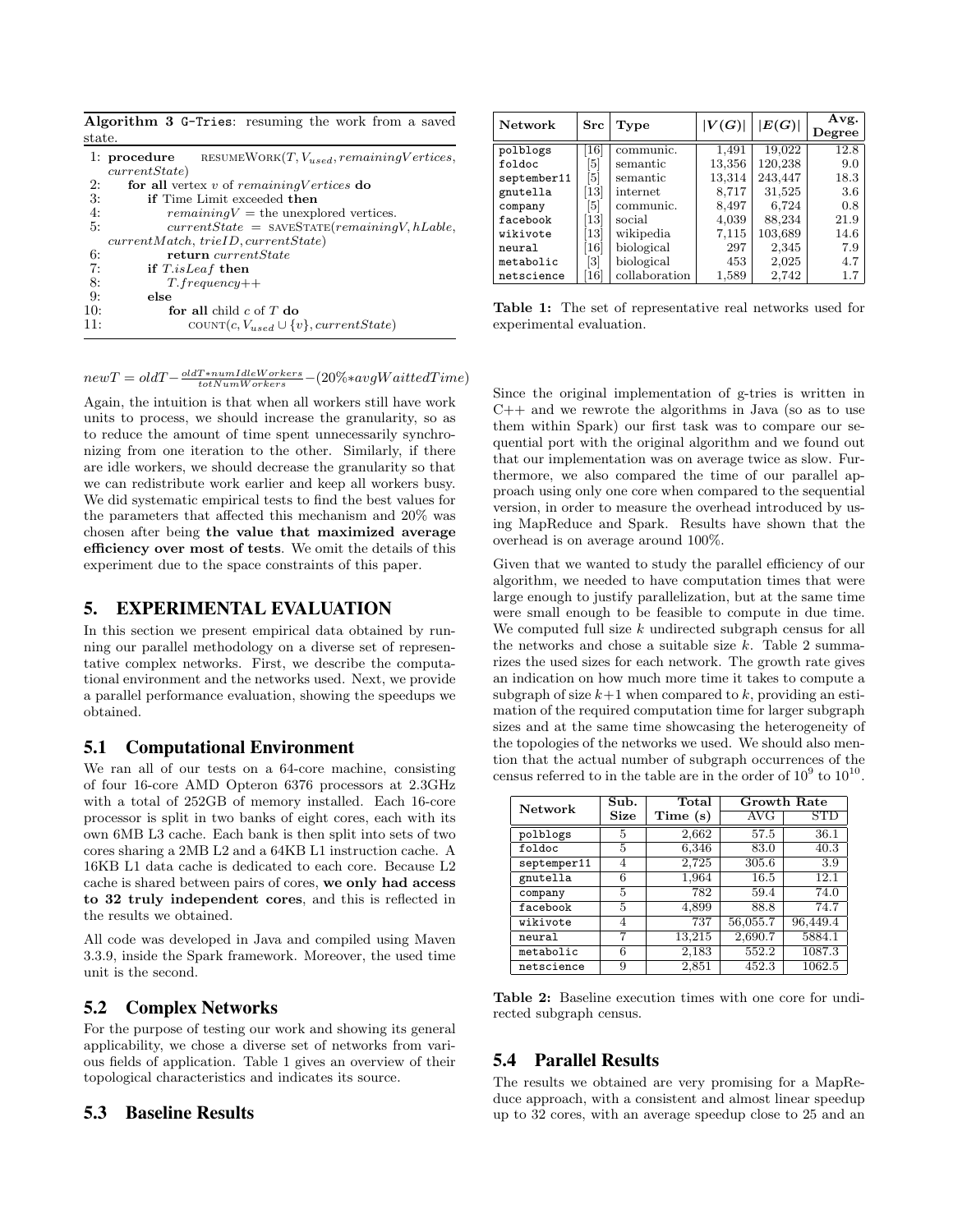average efficiency close to 80%. We can see a small degradation when we move to 64 cores, which can be explained by the limitation imposed by the hardware we used, which only provides 32 independent cores (with each pair of cores sharing part of their caches). We believe that when using truly independent cores the trend from 32 cores would continue to scale up consistently. A more detailed view of the obtained speedups can be seen in Table [3.](#page-6-0)

The differences between different networks are mainly due to very different topologies and execution times. A detailed analysis of the results shows that in the general case the better speedups are obtained for the cases in which the computation time is higher. This means that we are cutting the needed time in the use cases that most need it and means that we could potentially scale well for even bigger cases. For instance, in the company network, the computation time for 32 cores is already only 39 seconds and it is hard to improve upon this. By contrast, in the neural network, 32 cores take 506 seconds and so there is still room for parallel improvement when doubling the number of processors.

<span id="page-6-0"></span>

| Network     | Sub. |     | #works:<br>speedup |     |      |      |      |  |
|-------------|------|-----|--------------------|-----|------|------|------|--|
|             | size | 2   | 4                  | 8   | 16   | 32   | 64   |  |
| polblog     | 5    | 1.9 | 3.6                | 7.2 | 13.6 | 26.0 | 41.8 |  |
| foldoc      | 5    | 1.9 | 3.6                | 7.1 | 14.2 | 26.4 | 42.1 |  |
| septemper11 | 4    | 1.9 | 3.7                | 6.9 | 12.7 | 24.1 | 36.0 |  |
| gnutella    | 6    | 1.9 | 3.8                | 6.7 | 12.5 | 24.3 | 40.1 |  |
| company     | 5    | 1.9 | 3.8                | 7.1 | 12.2 | 20.1 | 25.2 |  |
| facebook    | 5    | 1.8 | 3.4                | 7.1 | 13.9 | 25.4 | 36.6 |  |
| wikivote    | 4    | 1.9 | 3.8                | 7.1 | 12.5 | 20.6 | 25.1 |  |
| neural      | 7    | 1.9 | 3.7                | 7.3 | 13.9 | 26.1 | 43.2 |  |
| metabolic   | 6    | 1.9 | 3.6                | 7.1 | 13.9 | 26.6 | 40.0 |  |
| netscience  | 9    | 1.9 | 3.9                | 6.8 | 11.3 | 19.0 | 25.9 |  |

Table 3: Speedups obtained with our parallel approach when computing undirected subgraph census.

For the purpose of showing that our strategy is general and could be applied when searching directed subgraphs, we made some additional tests in which the direction of edges was kept if the original dataset had it. Table [4](#page-6-1) summarizes the obtained results, which were very similar to the undirected case.

<span id="page-6-1"></span>

| <b>Network</b> | Sub. | $\#$ workers: speedup |     |     |      |      |      |
|----------------|------|-----------------------|-----|-----|------|------|------|
|                | size |                       |     |     | 16   | 32   |      |
| foldoc         |      | 1.9                   | 3.4 | 5.4 | 13.0 | 26.1 | 43.6 |
| company        |      | 1.8                   | 3.8 | 6.6 | 13.5 | 23.3 | 31.4 |
| wikivote       |      | 1.9                   | 3.4 | 5.4 | 13.0 | 29.6 | 45.5 |

Table 4: Speedups obtained with our parallel approach when computing directed subgraph census.

Figure [4](#page-6-2) summarizes our results, by plotting the average speedup of all tested networks in both the directed and undirected cases. We can clearly see that we achieve close to linear speedups up to 32 cores and using 64 cores case we still obtain considerable speedup only limited by the used hardware.

As a result, with such speedups, some computations which were very hard to run will be possible and that gives the user the ability to search for larger subgraphs, which is very

important toward extracting new information. For instance, we computed a 5-census on the wikivote network using the sequential version and it took around two days. Using our parallel algorithm and 64 workers, it only took 1.2 hours.

<span id="page-6-2"></span>

Figure 4: Average speedup for all tested networks.

### 5.5 Comparison with Competing Algorithms

There are not too many algorithms that can be directly compared to our methodology, given the fundamental differences pointed out in section [2.3.](#page-2-2) Perhaps the most comparable work is the one from Verma et al. [\[24\]](#page-7-18), which also employs iterative MapReduce, although it uses the much slower ESU as the base sequential algorithm. Since we could not find any implementation online, we tried to run our algorithm on a network that was referenced in their work and we compared the obtained results.

Their second best speedup was using a protein protein interaction (PPI) network which has 2,365 nodes, and searching for subgraphs of size 7 in this network. The processors in our machine are slower  $(2.3 \text{ GHz})$  versus 3.4  $GHz$ ). However, we used the same number of cores towards making the comparison as fair as possible. Table [5](#page-6-3) shows the obtained results.

<span id="page-6-3"></span>

|         | Method   Sequential   Parallel   Speedups   Efficiency |        |       |                  |
|---------|--------------------------------------------------------|--------|-------|------------------|
| ESU     | 172,800                                                | 19,686 | 8.78  | $\approx 15.7\%$ |
| G-Tries | 9.539                                                  | 266    | 35.86 | $\approx 64\%$   |

Table 5: Comparison between our approach and Verma et al. [\[24\]](#page-7-18) on a PPI network.

As shown in the table, our speedups and efficiency are higher. Our g-tries Java implementation is already 18 times faster using one processor (due to the underlining base sequential algorithm). Moreover, our speedup and efficiency are much higher. In conclusion, to do this test using approximately the same machine, their parallel algorithm took 5.5 hours and our parallel approach took 4.4 minutes. We are aware that this is a very superficial and incomplete comparison, but we wanted to showcase the potential of our approach when compared to a very recent published work geared towards the same computational task and using the same parallel programming model.